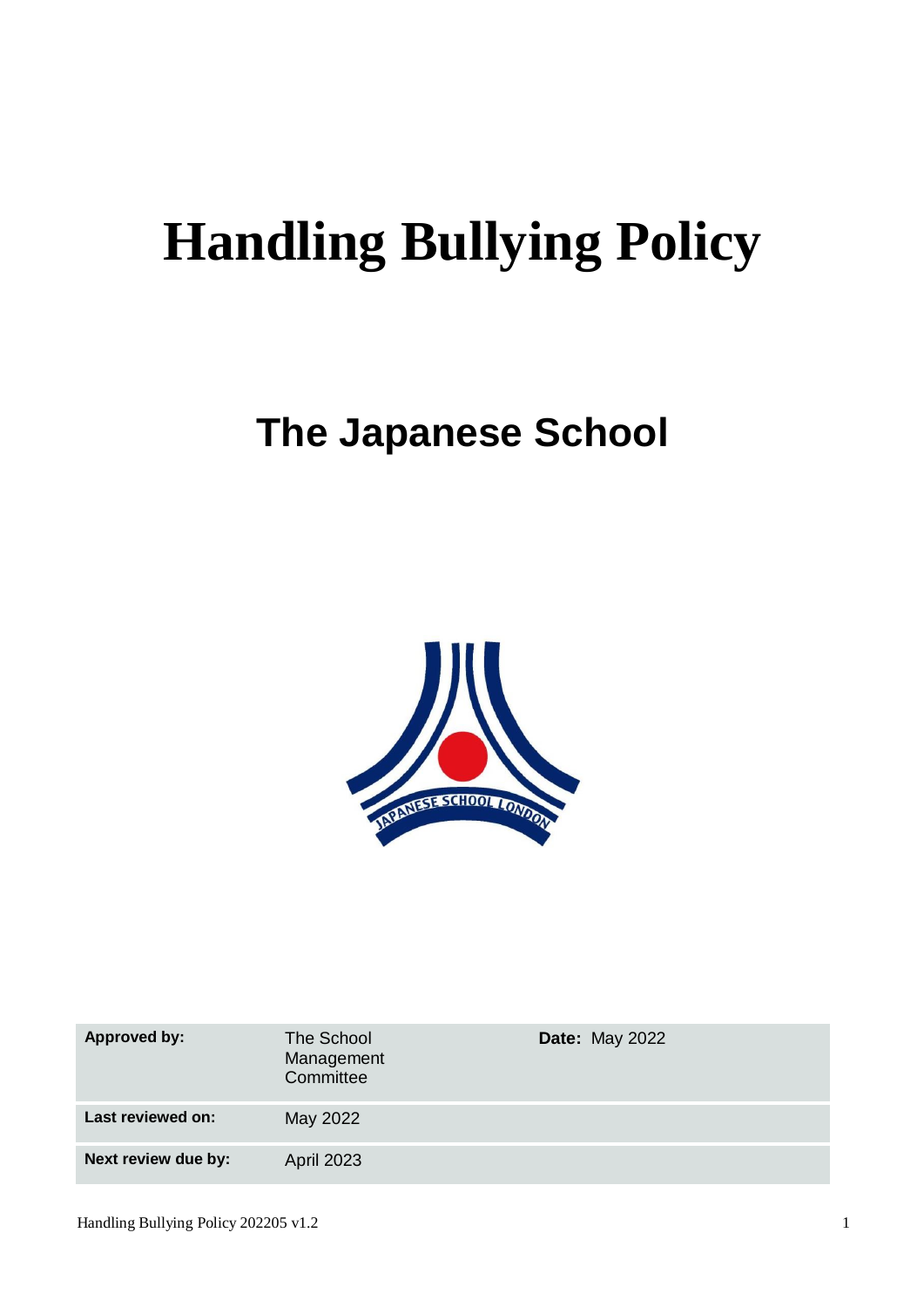| <b>Version Number</b> | <b>Modified By</b> | <b>Modifications Made</b> | <b>Date Modified</b> | Status* |
|-----------------------|--------------------|---------------------------|----------------------|---------|
| 1.1                   | ΚN                 | Update format.            | 01/04/2021           | Final   |
| 1.2                   | K <sub>O</sub>     | Overall review            | 04/05/2022           | Final   |
|                       |                    |                           |                      |         |
|                       |                    |                           |                      |         |
|                       |                    |                           |                      |         |
|                       |                    |                           |                      |         |
|                       |                    |                           |                      |         |

Draft, Revised, Final, etc.

## **Contents**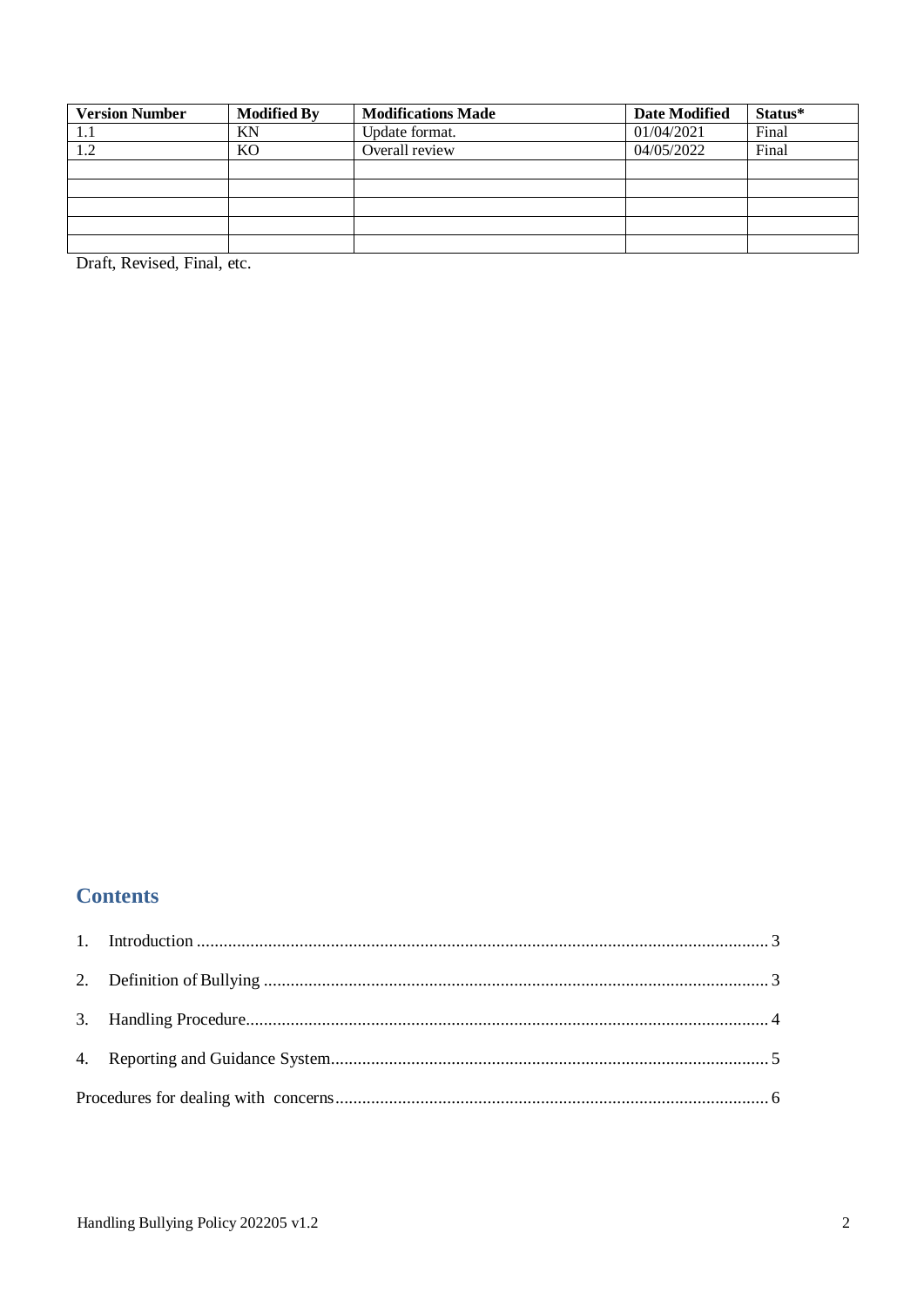#### <span id="page-2-0"></span>**1. Introduction**

Bullying has become a major social concern not only in Japan, but in many parts of the world. It has caused an increase in emotional instability and non-attendance of students resulting, in some extreme cases, in suicides. Under such circumstances, the Ministry of Education, Culture, Sports, Science and Technology in Japan (MEXT) updated [Basic Policy for the Prevention of Bullying,](http://www.mext.go.jp/component/a_menu/education/detail/__icsFiles/afieldfile/2017/03/22/1304156_02.pdf) which the Education Ministry revised on March 16, 2017, mandates that schools should prevent bullying of students. It includes the prevention of students based on their sexual orientation or gender identity. The Japanese School in London regards the problem of bullying as one of the fundamental threats to

education. The school is therefore taking measures on a daily basis under the leadership of the Headteacher, such as raising the teachers' awareness about bullying, to ensure that any case of bullying is properly dealt with.

#### **Legislation and statutory guidance**

#### **This policy is based on the Department for Education's statutory guidance The Education (Independent School Standards) Regulations 2014, The Education and Inspections Act 2006, The Equality Act 2010.**

When there is 'reasonable cause to suspect that a child is suffering, or is likely to suffer, significant harm' a bullying incident should be addressed as a child protection concern under the Children Act 1989. Full details can be found in Part 1 of Keeping Children Safe in Education and Chapter 1 of Working Together to Safeguard Children.

Although bullying in itself is not a specific criminal offence in the UK, it is important to bear in mind that some types of harassing or threatening behaviour – or communications – could be a criminal offence, for example under the Protection from Harassment Act 1997, the Malicious Communications Act 1988, the Communications Act 2003, and the Public Order Act 1986. School staff members have the power to discipline pupils for misbehaving outside the school premises. Sections 90 and 91 of the Education and Inspections Act 2006.

#### <span id="page-2-1"></span>**2. Definition ofBullying**

The widely accepted definition of bullying is "a case where a person continuously inflicts physical and psychological attacks upon someone who is in a weaker position than he/she is, and where the person being attacked is experiencing serious pain." In 2017, MEXT redefined bullying as "a case where a child is suffering from psychological pain by receiving psychological and/or physical attacks from someone with whom he/she has a certain relationship". At our school, we consider any unreasonable physical or verbal action towards others to be bullying, regardless of the reason.

On the other hand, it is also true that there are various reasons for and backgrounds to bullying, and that it is not an issue that may be solved with ease. There is a need, therefore, for families and communities to be involved to deal with the problem, as a school is not able to solve problems of bullying entirely on its own.

#### **Cyber-bullying**

The rapid development of, and widespread access to, technology has provided a new medium for 'virtual' bullying, which can occur in or outside school. Cyber-bullying is a different form of bullying and can happen at all times of the day, with a potentially bigger audience, and more accessories as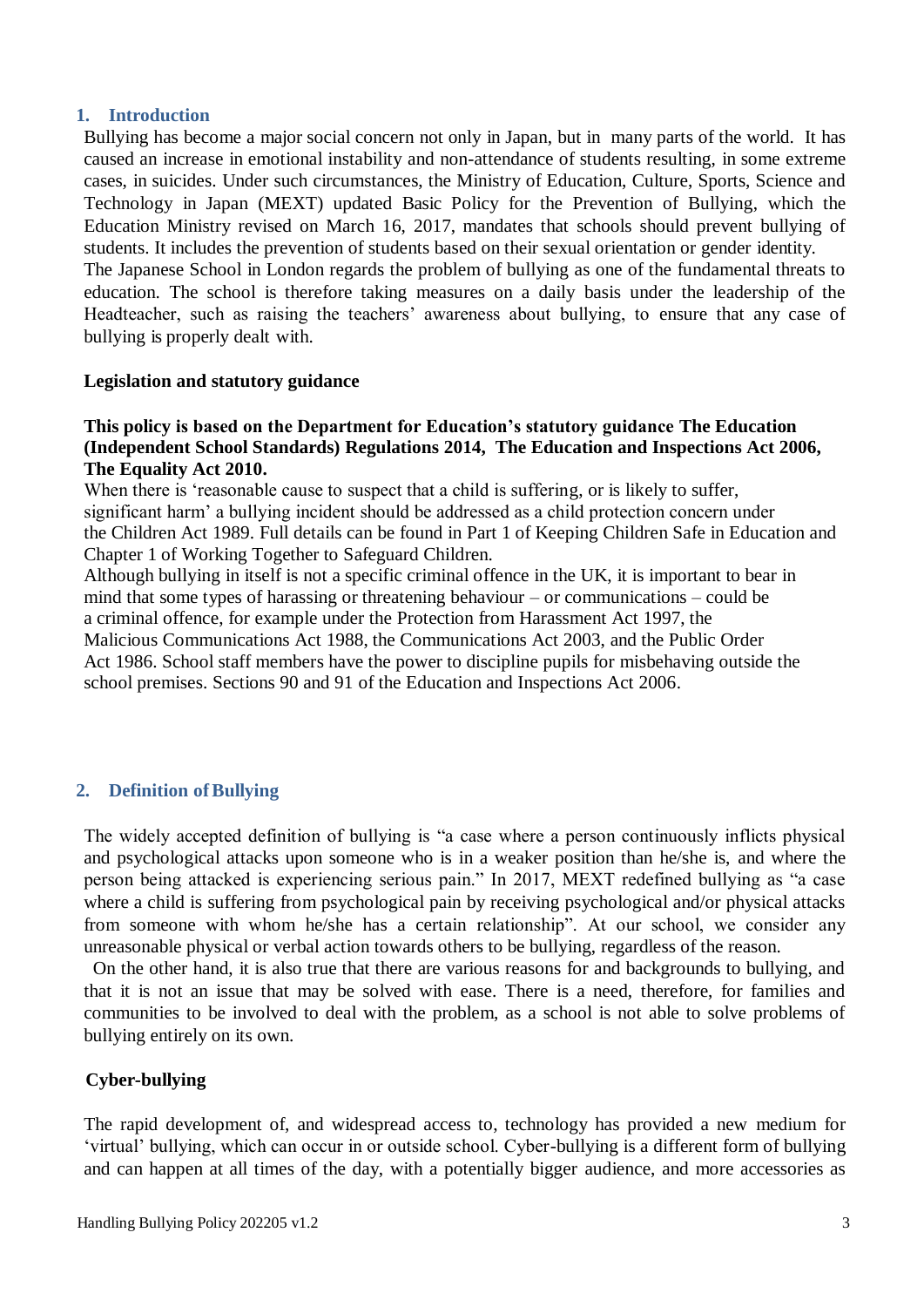people forward on content at a click. The Education Act 2011 amended the power in the Education Act 1996 to provide that when an electronic device, such as a mobile phone, has been seized by a member of staff who has been formally authorised by the headteacher, that staff member can examine data or files, and delete these, where there is good reason to do so.

#### **Harmful sexual behaviour**

Leaders ensure that school's culture will address harmful sexual behaviour. This means that sexual harassment, online sexual abuse and sexual violence are not happening in the community, and potentially in the school, even when there are no specific reports, and follow whole-school approach to address them (see child protection and safeguarding policy).

#### <span id="page-3-0"></span>**3. Handling Procedure**

#### (1) Prevention Procedure

Our school is founded on the principle that children should be kind and supportive to each other, and that they should be able to sympathise with others. Therefore, the school is taking daily measures to ensure that all cases of bullying are properly dealt with through the following means.

- Enriching and applying the contents of emotional education within the school curriculum
- Dealing with bullying in Moral Education classes
- Providing a friendly class atmosphere for students which enables them to speak out
- Providing a class environment where students can get to know each other
- Providing occasions where children work in year units, rather than in class units
- Offering occasions where children work with children in other year groups (making use of so called "friendly activities")
- Sharing of information and cooperation among teachers and staff members
- Dealing with bullying by student council members
- Involve parents to ensure that they are clear that the school does not tolerate bullying and are aware of the procedures to follow if they believe that their child is being bullied.
- Involve pupils. All pupils understand the school's approach and are clear about the part they can play to prevent bullying, including when they find themselves as bystanders.
- Openly discuss differences between people that could motivate bullying, such as religion, ethnicity, disability, gender, sexuality or appearance related difference.
- Use specific local authority and organisations or resources for help with particular problems.

provide effective staff training. Anti-bullying policies are most effective when all school staff understand the principles and purpose of the school's policy, its legal responsibilities regarding bullying, how to resolve problems, and where to seek support including those with special educational needs and/or disability (SEND) and lesbian, gay, bisexual and transgender (LGB&T) pupils

#### (2) Guidance (Correction) Procedure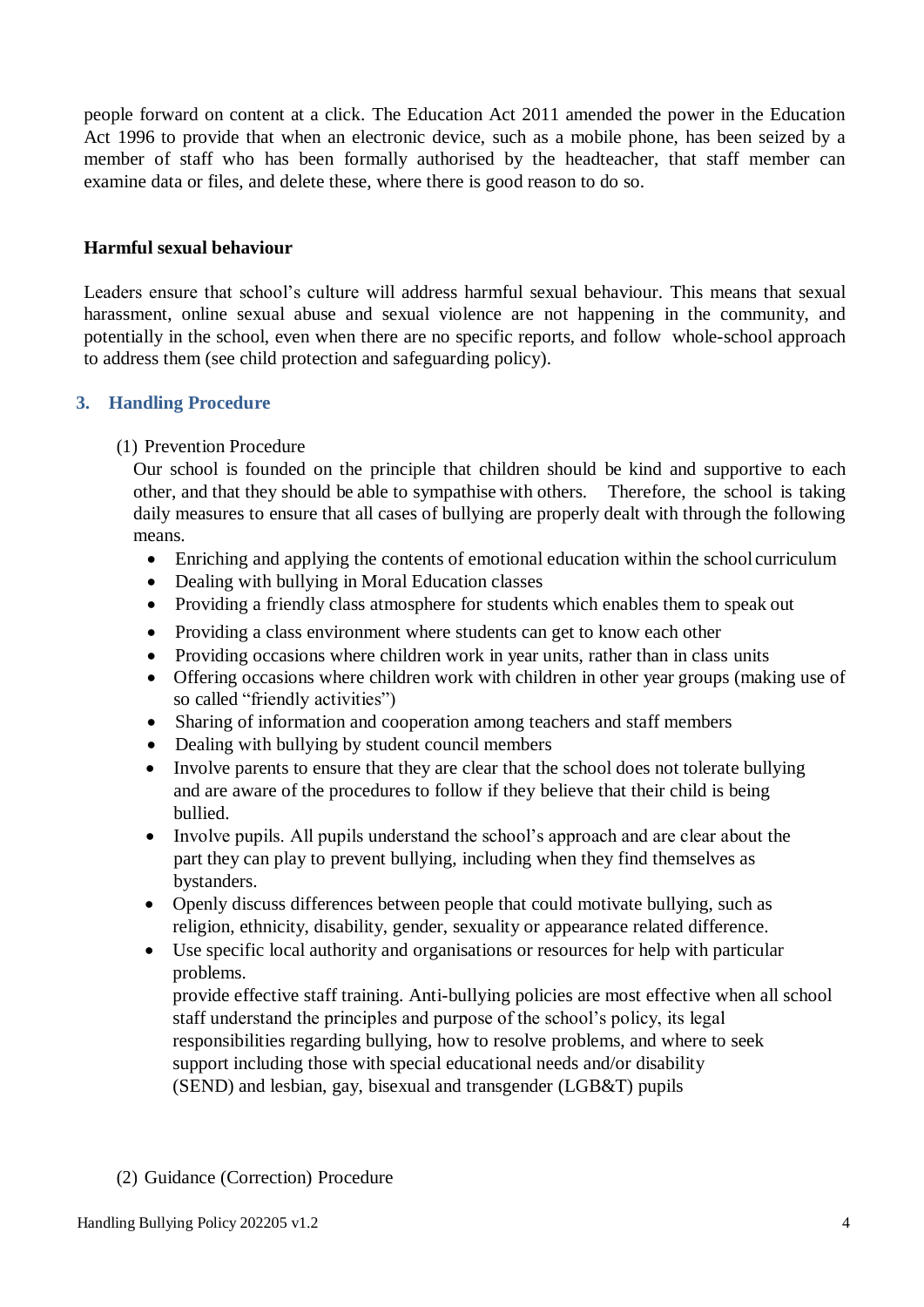At the same time as we investigate and analyse the causes of bullying, we give guidance strictly and seriously to children who have inflicted bullying. For those upon whombullying was inflicted, we give overall support. Although the kind of guidance given differs case by case, we make every effort to ensure that a teacher or teachers spend(s) enough time listening to the children concerned, and try to see the problems from a children's point of view.

- The homeroom teacher should listen to the students involved in bullying, and should give proper and strict educational guidance so as to solve the problem within the class. To ensure the appropriateness of the content of the guidance, the matter should be discussed beforehand among the homeroom teachers who teach the year group to which the concerned children belong, if necessary involving the School Discipline Committee. Parents of both parties should be well informed of the incident, so that the problem may be solved with their cooperation.
- If it is not possible to solve the problem within the year group, a member of the management (either the deputy head or the headteacher) will provide guidance.
- If it is not possible to solve the problem after guidance by a member of the management, the parents should be interviewed to allow the next action plan to be discussed.
- If it is not possible to solve the problem after taking all the available steps, the headteacher may decide to temporarily suspend or expel the student who inflicted bullying.

#### <span id="page-4-0"></span>**4. Reporting and Guidance System**

In order to respond to bullying as soon as possible, we have a system for reporting and giving consultation for each case which is illustrated in the chart below. A report should always be made on the day the bullying incident takes place. Should a case require some time to solve, interim reporting takes place as appropriate. In the case of an emergency, either the Headteacher or the Deputy Head should be directly consulted to take immediate action.

See the chart on the next page.